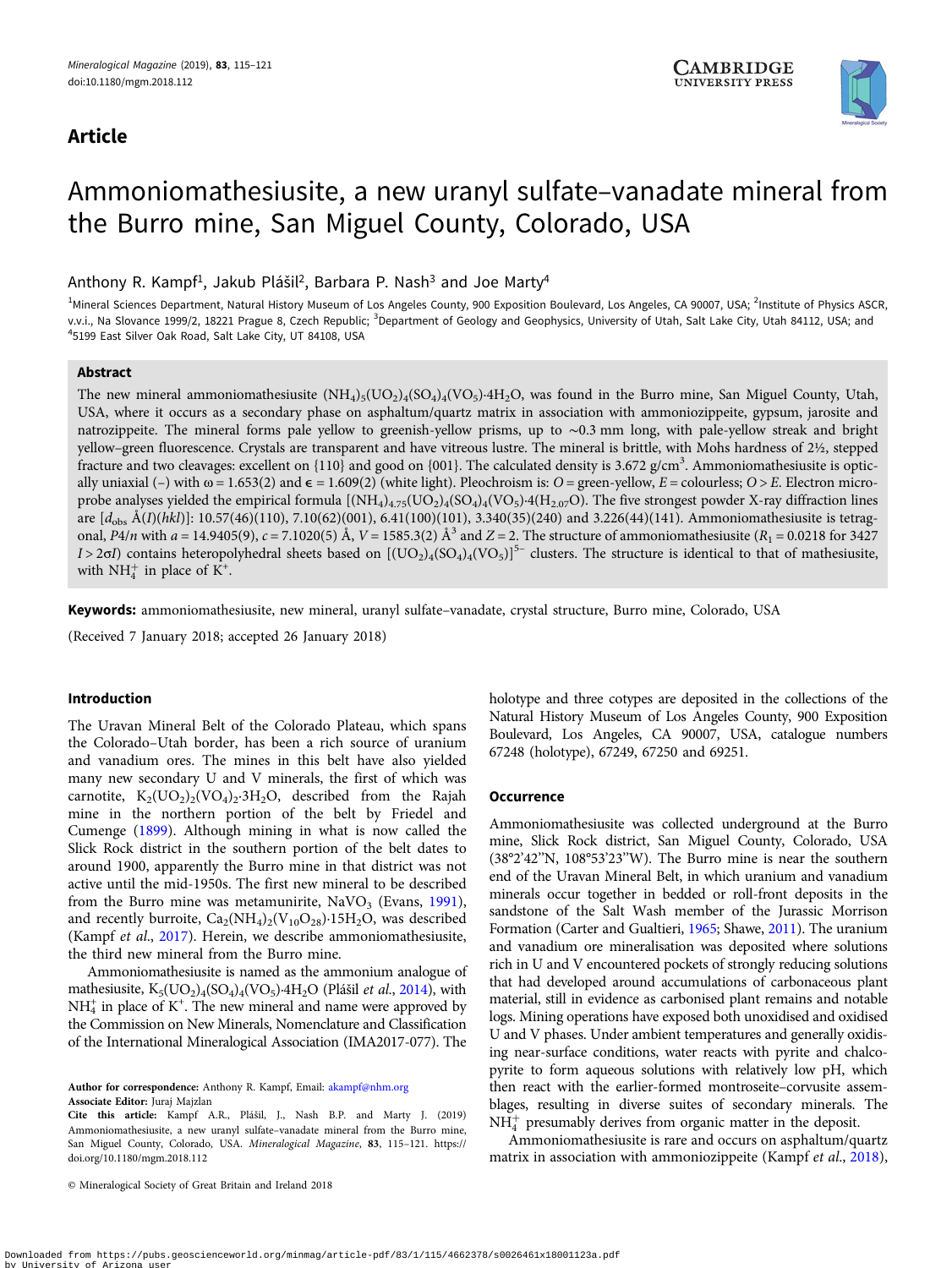

Fig. 1. Crystal drawing of ammoniomathesiusite crystal: clinographic projection.

gypsum, jarosite and natrozippeite. Other secondary minerals verified by us to occur in the mine include: andersonite, ansermetite, barnesite, brochantite, burroite (Kampf et al., [2017](#page-5-0)), calciodelrioite, calcite, chalcomenite, grantsite, gunterite, hewettite, huemulite, hughesite, hydrocerussite, kokinosite, lasalite, lindgrenite, magnesiopascoite, martyite, metamunirite, metarossite, metaschoepite, munirite, navajoite, orthoserpierite, pascoite, rossite, schindlerite, schröckingerite, serpierite, sherwoodite, strelkinite, tyuyamunite, uranopilite, volborthite, wernerbaurite, zippeite and numerous other potentially new minerals, currently under study.

#### Physical and optical properties

Ammoniomathesiusite crystals are {110} prisms, up to ∼0.3 mm long, with square cross-sections and flat {001} terminations, sometimes modified by {111} pyramids (Fig. 1). Broad prisms are typically isolated or intergrown in random orientations (Fig. 2); narrow prisms, often tapering slightly towards their terminations, occur in sprays or bow-tie-like intergrowths (Fig. 3). No twinning was observed.

Crystals are yellow to greenish yellow and transparent with vitreous lustre. The streak is very pale yellow. The mineral fluoresces bright yellow–green under a 405 nm laser. The Mohs hardness is 2½, based upon scratch tests. Crystals are brittle with stepped fracture and two cleavages: excellent on {110} and good on {001}. At room temperature, the mineral decomposes in  $H_2O$ . The density could not be measured because the mineral decomposes in Clerici solution. The calculated density based on the empirical formula is 3.672 g/cm<sup>3</sup>. Optically, ammoniomathesiusite is uniaxial (-), with  $\omega$  = 1.653(2) and  $\epsilon$  = 1.609(2), measured in white light. The mineral is distinctly pleochroic:  $O =$  green yellow, E colourless;  $O > E$ .



Fig. 2. Ammoniomathesiusite prisms on asphaltum. The field of view is 0.84 mm across.



Fig. 3. Sprays of ammoniomathesiusite prisms on asphaltum. The field of view is 0.84 mm across.

#### Raman spectroscopy

Raman spectroscopy was conducted on a Horiba XploRA PLUS spectrometer. Pronounced fluorescence was observed using a 532 nm diode laser; consequently, a 785 nm diode laser was utilised. The power density of the laser beam at the sample was 9.6 mW. The spectrum was recorded from 2000 to  $100 \text{ cm}^{-1}$ , but was featureless between 2000 and 1200 cm−<sup>1</sup> . The spectrum from 1400 to 100  $\text{cm}^{-1}$ , is shown in [Fig. 4.](#page-2-0)

The broad band of low intensity at  $\sim$ 1200 cm<sup>-1</sup> is probably an overtone or combination band; a band at nearly the same frequency was observed in the spectrum of mathesiusite (Plášil et al., [2014\)](#page-6-0), however, with an incorrect assignment. Very weak Raman bands at  $1110 \text{ cm}^{-1}$  and at  $1090 \text{ cm}^{-1}$  and a broader band at  $1057 \text{ cm}^{-1}$  with a shoulder at  $1065 \text{ cm}^{-1}$  are attributed to split triply degenerate  $v_3$  antisymmetric stretching vibrations of the SO4 tetrahedron. A sharp, slightly asymmetric twocomponent band of medium intensity at  $1010 \text{ cm}^{-1}$  is assigned to the  $v_1$  symmetric stretching vibration of the  $SO_4$  tetrahedron. A sharp band at 977 cm<sup>-1</sup> is attributed to the symmetric  $v_1$  (V-O) stretching mode (cf. Plášil et al., [2014](#page-6-0); Frost et al., [2005](#page-5-0)). A weak two-component overlapping band at 904 and 894  $cm^{-1}$  is attributed to the  $v_3$  antisymmetric stretching vibration of the uranyl ion,  $UO_2^{2+}$ . A very strong band at 834 cm<sup>-1</sup> is assigned the  $v_1$  symmetric U–O stretching vibration of  $UO_2^{2+}$ . The inferred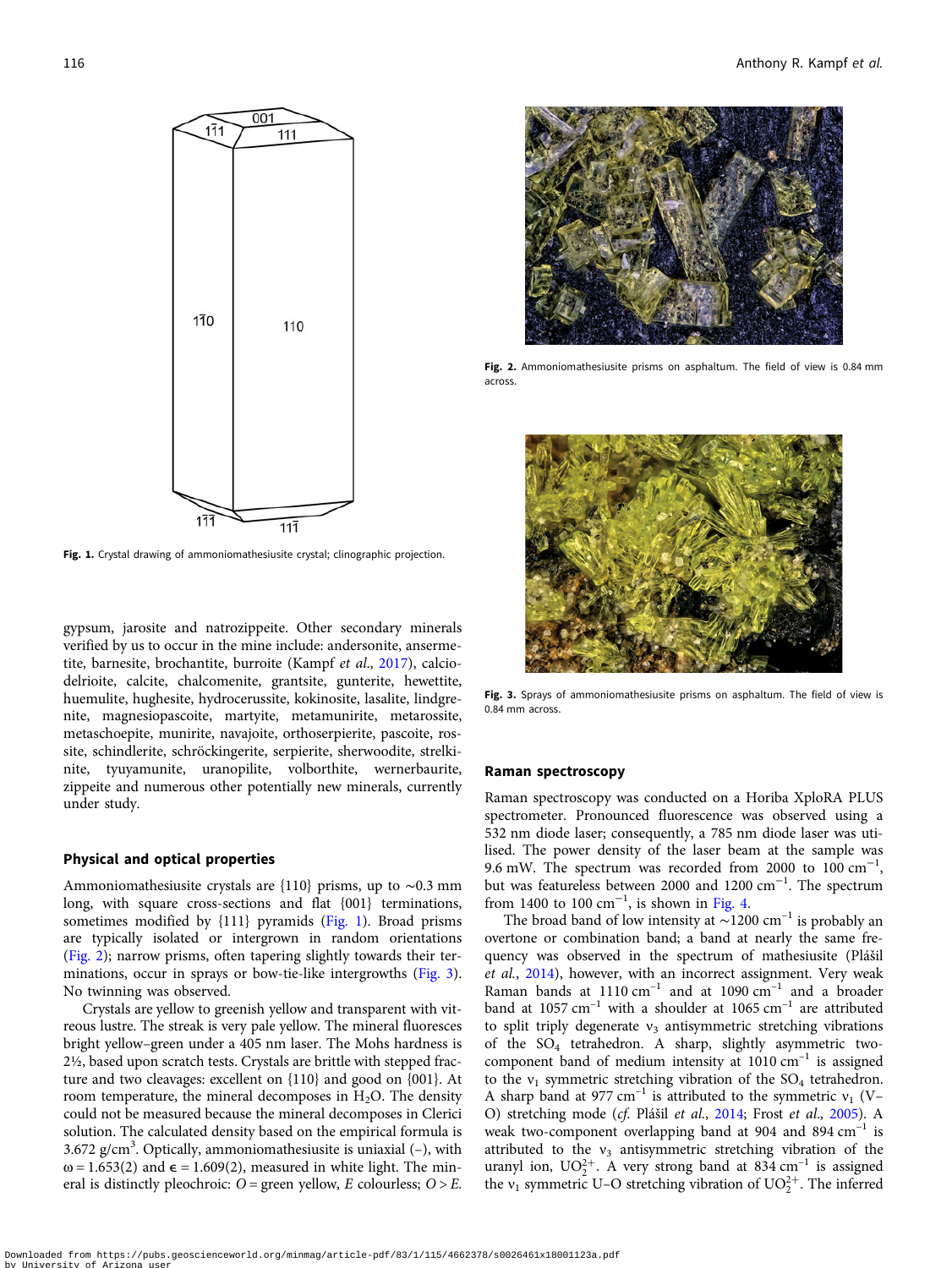<span id="page-2-0"></span>

Fig. 4. Raman spectrum of ammoniomathesiusite recorded using a 785 nm diode laser.

 $I_{\rm obs}$  d<sub>obs</sub> d<sub>calc</sub> l<sub>calc</sub> hki 21 2.539 2.5362 22 412

7 2.359 2.3623 8 620 2 2.294 2.2863 3 342<br>4 2.232 2.2416, 2.2314 3, 2 621, 213 4 2.232 2.2416, 2.2314 3, 2 621,<br>2.2167 2 541

11 2.184 2.1862 13 252 4 2.153 2.1603 6 223 22 2.119 2.1251, 2.1165, 2.1129 14, 8, 6 631, 313, 170

2.3673 2 003<br>2.3623 8 620

2.2167 2 541<br>2.1862 13 252

Table 1. Chemical composition (in wt.%) for ammoniomathesiusite.

Table 2. (Continued.)

| Constituent                   | Mean   | Range         | S.D. | Standard    | Normalised |
|-------------------------------|--------|---------------|------|-------------|------------|
| $(NH_4)_2O$                   | 7.35   | $6.38 - 7.89$ | 0.57 | syn. $Cr2N$ | 7.06       |
| V <sub>2</sub> O <sub>5</sub> | 5.38   | $5.02 - 5.84$ | 0.30 | V metal     | 5.17       |
| UO <sub>3</sub>               | 67.95  | 67.40-69.04   | 0.60 | syn. $UO2$  | 65.26      |
| SO <sub>3</sub>               | 19.02  | 19.02-20.07   | 0.40 | baryte      | 18.27      |
| $H_2O^*$                      | 4.42   |               |      |             | 4.25       |
| Total                         | 104.12 |               |      |             | 100.01     |

\* Based on structure with O = 33; S.D. – standard deviation.

Table 2. Powder X-ray data (d in Å) for ammoniomathesiusite. Only calculated lines with  $I \geq 2$  are included.

|                |                                     |                                                                              |                |             | 13             | 2.0687 | 2.0719, 2.0555         | 11, 4          | 460, 323       |
|----------------|-------------------------------------|------------------------------------------------------------------------------|----------------|-------------|----------------|--------|------------------------|----------------|----------------|
|                |                                     | Table 2. Powder X-ray data (d in Å) for ammoniomathesiusite. Only calculated |                |             | $\overline{7}$ | 2.0358 | 2.0440, 2.0252         | 4, 4           | 701, 171       |
|                | lines with $l \geq 2$ are included. |                                                                              |                |             | 9              | 1.9886 | 1.9890, 1.9819         | 7, 6           | 461, 143       |
|                |                                     |                                                                              |                |             |                |        | 1.9716                 | 2              | 721            |
| $I_{\rm obs}$  | $d_{\rm obs}$                       | $d_{\mathsf{calc}}$                                                          | $I_{calc}$     | hkl         | 10             | 1.9666 | 1.9618                 | 6              | 730            |
|                |                                     |                                                                              |                |             |                |        | 1.9500                 | 3              | 452            |
| 46             | 10.57                               | 10.5645                                                                      | 53             | 110         | 14             | 1.9337 | 1.9315                 | 14             | 423            |
|                |                                     | 7.4703                                                                       | 3              | 200         | 15             | 1.8855 | 1.8910, 1.8868         | 4, 14          | 731, 632       |
| 62             | 7.10                                | 7.1020                                                                       | 60             | 001         | 8              | 1.8530 | 1.8676, 1.8471, 1.8414 | 6, 5,4         | 800, 561, 153  |
| 100            | 6.41                                | 6.4142                                                                       | 100            | 101         | $\overline{7}$ | 1.8313 | 1.8293                 | 5              | 702            |
| 4              | 5.91                                | 5.8940                                                                       | 5              | 111         | 12             | 1.8000 | 1.8062, 1.8008, 1.7931 | 7,3,9          | 801, 253, 181  |
| 11             | 5.28                                | 5.2823                                                                       | 14             | 220         | 6              | 1.7803 | 1.7755                 | 4              | 004            |
| 5              | 5.13                                | 5.1471                                                                       | 4              | 201         | $\overline{2}$ | 1.7395 | 1.7388, 1.7368         | 2, 3           | 533, 570       |
| $\overline{7}$ | 4.85                                | 4.8664                                                                       | 6              | 211         |                |        | 1.6979                 | $\overline{2}$ | 381            |
| 27             | 4.71                                | 4.7246                                                                       | 33             | 310         | 14             | 1.6846 | 1.6871, 1.6841, 1.6830 | 3, 10, 3       | 571, 562, 224  |
| 12             | 4.244                               | 4.2385                                                                       | 12             | 221         |                |        | 1.6722                 | 3              | 623            |
| 4              | 4.093                               | 4.0775                                                                       | $\overline{2}$ | 301         | $\overline{7}$ | 1.6636 | 1.6620                 | 6              | 314            |
| 22             | 3.933                               | 3.9337                                                                       | 25             | 311         | 12             | 1.6407 | 1.6429                 | 14             | 182            |
| 25             | 3.575                               | 3.5791                                                                       | 27             | 321         |                |        | 1.6221                 | 2              | 633            |
|                |                                     | 3.5215                                                                       | 4              | 330         |                |        | 1.5852                 | 2              | 703            |
| 26             | 3.460                               | 3.4548                                                                       | 25             | 102         |                |        | 1.5799                 | 2              | 291            |
| 35             | 3.340                               | 3.3408                                                                       | 38             | 240         |                |        | 1.5764                 | 2              | 553            |
| 44             | 3.226                               | 3.2277                                                                       | 50             | 141         |                |        | 1.5749                 | 3              | 390            |
| 25             | 3.140                               | 3.1550, 3.1357                                                               | 11, 15         | 331, 212    | 16             | 1.5698 | 1.5688, 1.5678, 1.5591 | 2, 10, 4       | 382, 244, 463  |
| 3              | 3.024                               | 3.0230                                                                       | 28             | 241         |                |        | 1.5375                 | 3              | 391            |
| 15             | 2.926                               | 2.9301                                                                       | 18             | 150         | 4              | 1.5155 | 1.5185, 1.5105         | 5, 2           | 154, 733       |
|                |                                     | 2.8913                                                                       | 3              | 302         |                |        | 1.5038                 | 2              | 902            |
|                |                                     | 2.7542                                                                       | $\overline{2}$ | 341         |                |        | 1.4879                 | 2              | 563            |
| 24             | 2.703                               | 2.7086, 2.6964                                                               | 14, 16         | 151, 322    | 4              | 1.4816 | 1.4835                 | 4              | 491            |
| 12             | 2.578                               | 2.5842, 2.5623                                                               | 11, 10         | 251, 530    | 9              | 1.4609 | 1.4662, 1.4650, 1.4594 | 5, 2, 5        | 803, 1020, 534 |
|                |                                     |                                                                              |                | (Continued) |                |        |                        |                |                |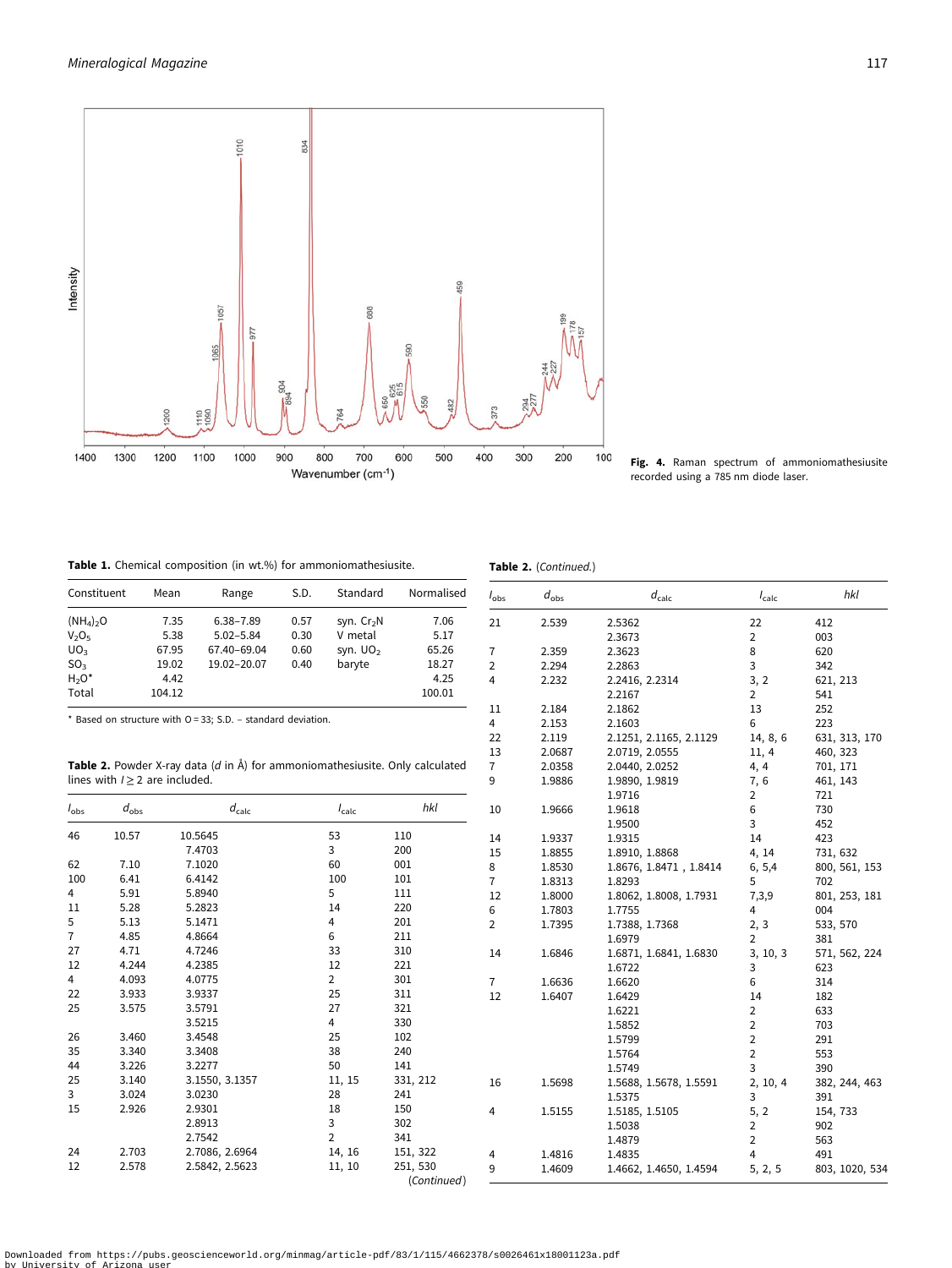<span id="page-3-0"></span>U–O bond lengths (after Bartlett and Cooney, [1989\)](#page-5-0) for the uranyl ion of ~1.78 Å (from  $v_1$ ), 1.79 Å (from  $v_3$ ; 894) and 1.78 Å (from  $v_3$ ; 904) are in line with those derived from our X-ray structure study (see below). A very weak band at  $764 \text{ cm}^{-1}$  can be attributed to the libration mode of the H<sub>2</sub>O or to the stretching V– $O_{eq}$  vibration. A broader band at  $688 \text{ cm}^{-1}$ , along with the weak band at 650 cm<sup>-1</sup>, can be related to V-O<sub>eq</sub> vibrations (*cf.* Plášil *et al.*, [2014;](#page-6-0) Knyazev, 2000; Chernorukov et al., 2000). The twocomponent band with maxima at 625 and 615  $cm^{-1}$  is attributed to the  $v_4$  ( $\delta$ ) triply degenerated antisymmetric stretching vibrations of the  $SO_4$  tetrahedron. Broad bands at 590 and 550 cm<sup>-1</sup> are probably related to the  $V-O_{eq}$  vibrations as well. Raman bands at 482 and at 459 cm<sup>-1</sup> are related to the split  $v_2$  ( $\delta$ ) doubly degenerate bending vibrations of the SO<sub>4</sub> tetrahedron. A very weak band at 373 cm<sup>-1</sup> is related to the v<sub>Rotational</sub> of NH<sub>4</sub><sup>+</sup> (Heyns *et al.*, [1987\)](#page-5-0). The split  $v_2$  ( $\delta$ ) UO<sub>2</sub><sup>+</sup> doubly degenerate bending vibrations are represented by the broader component band at 244 cm–<sup>1</sup> . The rest of the bands are related to the unclassified lattice modes.

# Chemical composition

Chemical analyses (seven points on six crystals) were performed at the University of Utah, USA on a Cameca SX-50 electron microprobe with four wavelength dispersive spectrometers and using Probe for EPMA software. Analytical conditions were 15 kV accelerating voltage, 10 nA beam current and a beam diameter of 5 µm. Counting times were 30 s on peak and 30 s on background for each element. Raw X-ray intensities were corrected for matrix effects with a  $\phi$ ρ(z) algorithm (Pouchou and Pichoir, [1991\)](#page-6-0). Time-dependent intensity corrections were applied to N, U, V and S. Wave-scans across Mg, Al, Na and K peak positions showed these elements to be absent.

Because insufficient material is available for a direct determination of  $H_2O$ , it is calculated based upon the structure determination. The crystals did not take a good polish and there was minor beam damage. The loss of weakly held  $H_2O$  under vacuum and/or during analyses would account for the high electron Table 3. Data collection and structure refinement details for ammoniomathesiusite.

| Crystal data                               |                                                            |
|--------------------------------------------|------------------------------------------------------------|
| Structural formula                         | $(NH_4)_{4.92} (UO_2)_4 (SO_4)_4 (VO_5) \cdot 4H_2 O$      |
| Crystal size (um)                          | $140 \times 70 \times 35$                                  |
| Space group                                | P4/n                                                       |
| Unit-cell dimensions (Å)                   | $a = 14.9405(9), c = 7.1020(5)$                            |
| $V(\AA^3)$                                 | 1585.30(18)                                                |
| 7                                          | 2                                                          |
| Density (for above formula) (g $cm^{-3}$ ) | 3.680                                                      |
| Data collection                            |                                                            |
| Diffractometer                             | Rigaku R-Axis Rapid II                                     |
| X-ray radiation/power                      | MoΚα (λ = 0.71075 Å)/50 kV, 40 mA                          |
| Temperature (K)                            | 293(2)                                                     |
| Absorption coefficient $(mm^{-1})$         | 21.033                                                     |
| F(000)                                     | 1562.9                                                     |
| $\theta$ range (°)                         | 3.46 to 27.49                                              |
| Index ranges                               | $-19 \le h \le 19$ , $-19 \le k \le 19$ , $-8 \le l \le 9$ |
| Reflections collected/unique               | 10,871/1815; $R_{\text{int}} = 0.039$                      |
| Reflections with $1 > 2 \sigma l$          | 1602                                                       |
| Completeness to $\theta$ = 27.49°          | 99.5%                                                      |
| Refinement                                 |                                                            |
| Refinement method                          | Full-matrix least-squares on $F^2$                         |
| Parameter/restraints                       | 130/20                                                     |
| GoF                                        | 1.077                                                      |
| Final R indices $[1 > 2\sigma]$            | $R_1 = 0.0218$ , $wR_2 = 0.0443$                           |
| R indices (all data)                       | $R_1 = 0.0271$ , $wR_2 = 0.0459$                           |
| Largest diff. peak/hole ( $e^ \AA^{-3}$ )  | $+1.38/-0.73$                                              |
|                                            |                                                            |

 $R_{\text{int}} = \sum |F_{o}^{2} - F_{o}^{2}(\text{mean})| / \sum [F_{o}^{2}]$ . GoF = S = { $\sum [W(F_{o}^{2} - F_{c}^{2})^{2}] / (n-p)$ }<sup>1/2</sup>.  $R_{1} = \sum ||F_{o}| - |F_{c}|| / \sum |F_{o}|$ .  $wR_{2} = \{\sum [W_{o}^{2} - F_{o}^{2}] / (n-p)\}$  $(F_0^2 - F_0^2)^2]/\Sigma[w(F_0^2)^2]^{1/2}$ ;  $w = 1/[\sigma^2(F_0^2)+(aP)^2+bP]$  where a is 0.0147, b is 5.5409 and P is  $[2F_c^2+{\rm Max}(F_o^2,0)]/3$ .

microprobe analytical totals when calculated  $H_2O$  is included. The somewhat lower analysed  $(NH_4)_2O$  content compared to that indicated by the structure refinement (4.75 vs. 4.92 N atoms per formula unit) could be due to a small amount of  $H_3O^+$  in place of  $NH_4^+$  in the structure; however, the presence of  $H_3O^+$  would imply highly acidic conditions. Considering that  $H_3O^+$  has not been confirmed in any other phases in the Burro mine mineral assemblages, it seems more likely that the somewhat low analysed  $(NH_4)_2O$  content

Table 4. Atom coordinates and displacement parameters  $(\AA^2)$  for ammoniomathesiusite.

|                  | x/a         | y/b          | z/c          | $U_{\rm eq}$ | $U^{11}$    | $U^{22}$    | $11^{33}$   | $U^{23}$      | $11^{13}$     | $11^{12}$     |
|------------------|-------------|--------------|--------------|--------------|-------------|-------------|-------------|---------------|---------------|---------------|
| N1               | 0.1123(3)   | 0.2997(4)    | 0.3761(6)    | 0.0337(11)   | 0.031(3)    | 0.046(3)    | 0.024(2)    | $-0.003(2)$   | 0.000(2)      | $-0.003(2)$   |
| H1a              | 0.078(3)    | 0.250(2)     | 0.359(7)     | 0.050        |             |             |             |               |               |               |
| H1b              | 0.096(3)    | 0.337(3)     | 0.284(6)     | 0.050        |             |             |             |               |               |               |
| H1c              | 0.1674(19)  | 0.282(3)     | 0.364(7)     | 0.050        |             |             |             |               |               |               |
| H1d              | 0.100(3)    | 0.323(3)     | 0.485(4)     | 0.050        |             |             |             |               |               |               |
| $N2*$            | 0           | $\Omega$     | 0            | 0.051(5)     | 0.029(5)    | 0.029(5)    | 0.094(12)   | $\mathbf 0$   | 0             | 0             |
| H <sub>2</sub>   | $-0.009(5)$ | 0.0475(11)   | 0.0726(18)   | 0.050        |             |             |             |               |               |               |
| U                | 0.30770(2)  | 0.06726(2)   | 0.13503(2)   | 0.01279(7)   | 0.01107(10) | 0.01043(10) | 0.01685(10) | $-0.00077(6)$ | $-0.00005(6)$ | 0.00021(6)    |
| S                | 0.80289(7)  | 0.14358(7)   | 0.12364(16)  | 0.0150(2)    | 0.0117(5)   | 0.0109(5)   | 0.0225(6)   | 0.0006(4)     | 0.0005(4)     | $-0.0010(4)$  |
| v                | 0.5         | $\Omega$     | 0.3274(2)    | 0.0107(3)    | 0.0092(4)   | 0.0092(4)   | 0.0136(7)   | 0             | 0             | $\Omega$      |
| 01               | 0.8082(2)   | 0.0460(2)    | 0.1593(5)    | 0.0221(8)    | 0.0178(17)  | 0.0122(16)  | 0.036(2)    | 0.0038(15)    | $-0.0007(15)$ | $-0.0020(14)$ |
| 02               | 0.3411(2)   | 0.0371(2)    | $-0.0977(5)$ | 0.0222(7)    | 0.0238(18)  | 0.0193(17)  | 0.0235(18)  | $-0.0037(14)$ | 0.0005(15)    | 0.0016(15)    |
| OW <sub>3</sub>  | 0.0000(4)   | 0.1354(4)    | 0.3922(8)    | 0.0621(15)   | 0.054(3)    | 0.060(4)    | 0.072(4)    | $-0.012(3)$   | $-0.016(3)$   | 0.006(3)      |
| H <sub>3</sub> a | 0.005(5)    | 0.093(3)     | 0.327(7)     | 0.050        |             |             |             |               |               |               |
| H <sub>3</sub> b | 0.023(5)    | 0.129(4)     | 0.491(5)     | 0.050        |             |             |             |               |               |               |
| 04               | 0.2696(2)   | 0.0993(2)    | 0.3626(4)    | 0.0219(7)    | 0.0214(18)  | 0.0236(18)  | 0.0207(17)  | $-0.0053(14)$ | 0.0046(14)    | $-0.0028(15)$ |
| O <sub>5</sub>   | 0.8746(2)   | 0.1663(2)    | $-0.0104(5)$ | 0.0226(8)    | 0.0137(16)  | 0.0153(17)  | 0.039(2)    | 0.0040(15)    | 0.0083(15)    | 0.0015(14)    |
| O <sub>6</sub>   | 0.7157(2)   | 0.1615(2)    | 0.0306(5)    | 0.0186(7)    | 0.0129(15)  | 0.0176(17)  | 0.0254(17)  | 0.0055(14)    | 0.0009(14)    | 0.0010(14)    |
| 07               | 0.3910(2)   | $-0.0504(2)$ | 0.2496(4)    | 0.0155(7)    | 0.0128(15)  | 0.0116(15)  | 0.0220(17)  | $-0.0029(13)$ | $-0.0013(13)$ | 0.0007(13)    |
| O8               | 0.8118(3)   | 0.1925(2)    | 0.2979(5)    | 0.0289(8)    | 0.033(2)    | 0.025(2)    | 0.0282(19)  | $-0.0061(16)$ | $-0.0057(17)$ | 0.0006(17)    |
| O9               | 0.5         | 0            | 0.5521(10)   | 0.0304(17)   | 0.034(3)    | 0.034(3)    | 0.023(4)    | $\Omega$      | 0             | 0             |

\* N2 site refined occupancy = 0.92(4).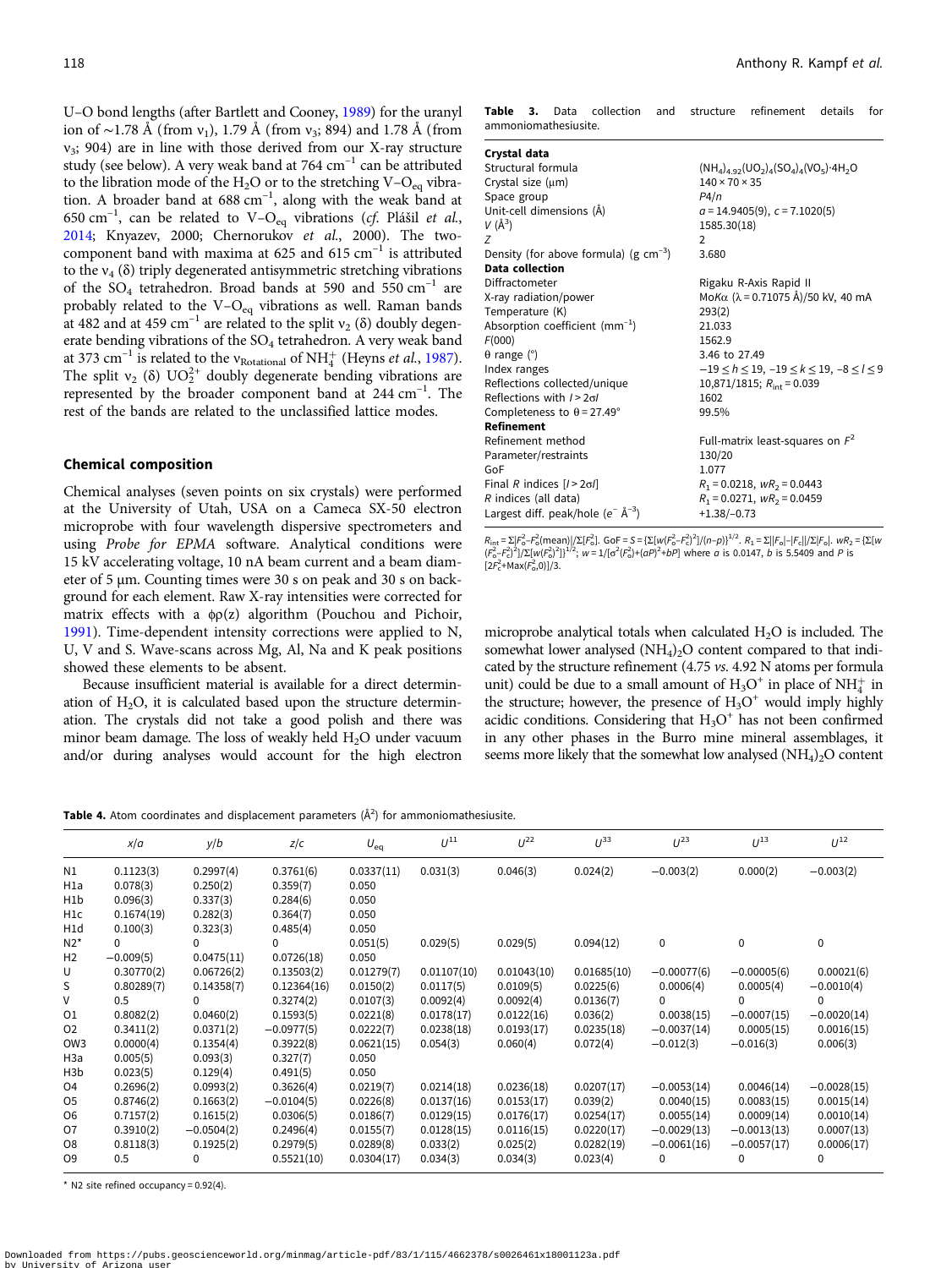<span id="page-4-0"></span>Table 5. Selected bond distances (Å) for ammoniomathesiusite.

| $U - O4$             | 1.779(3) | $N1 - O4$ | 2.973(6) | $N2 - O5 (x 4)$         | 3.113(3) | $S-08$          | 1.443(4) |
|----------------------|----------|-----------|----------|-------------------------|----------|-----------------|----------|
| $U-02$               | 1.785(3) | $N1-08$   | 2.975(6) | $N2 - O1$ ( $\times$ 4) | 3.156(3) | $S - O5$        | 1.473(3) |
| $U - O7$             | 2.302(3) | $N1-OW3$  | 2.975(8) | $N2-OW3$ ( $\times$ 4)  | 3.442(6) | $S - O1$        | 1.483(3) |
| $U - O7$             | 2.355(3) | N1-06     | 2.989(5) | $< N2 - O$              | 3.237    | $S-06$          | 1.486(3) |
| $U-06$               | 2.383(3) | $N1-02$   | 3.046(6) |                         |          | $<$ S-O>        | 1.471    |
| $U - O1$             | 2.427(3) | $N1-08$   | 3.093(6) | $V - O9$                | 1.596(7) |                 |          |
| $U - O5$             | 2.449(3) | $N1-O7$   | 3.128(5) | $V-O7$ ( $\times$ 4)    | 1.876(3) | Hydrogen Bonds* |          |
| $-U$ -O <sub>U</sub> | 1.782    | $N1-O2$   | 3.216(6) | $-V-O$                  | 1.820    | OW3-04          | 3.041(7) |
| $-U-O_{eq}$          | 2.383    | $N1-09$   | 3.469(5) |                         |          | OW3-08          | 3.013(7) |
|                      |          | $-N1-0$   | 3.096    |                         |          |                 |          |
|                      |          |           |          |                         |          |                 |          |

\* Note that there are no obvious hydrogen bonds through H3a and there are two apparent hydrogen bonds through H3b.

Table 6. Bond-valence analysis for ammoniomathesiusite. Values are expressed in valence units.\*

| U          | S    | V    | N1         | N <sub>2</sub>          | H bonds                                                             | Σ    |
|------------|------|------|------------|-------------------------|---------------------------------------------------------------------|------|
| 0.45       | 1.46 |      |            |                         |                                                                     | 1.99 |
| 1.74       |      |      | 0.11, 0.07 |                         |                                                                     | 1.92 |
|            |      |      | 0.13       |                         | $-0.12$                                                             | 0.09 |
| 1.76       |      |      | 0.13       |                         | 0.06                                                                | 1.95 |
| 0.43       | 1.50 |      |            |                         |                                                                     | 2.02 |
| 0.49       | 1.45 |      | 0.13       |                         |                                                                     | 2.07 |
| 0.58, 0.52 |      |      | 0.09       |                         |                                                                     | 2.01 |
|            | 1.61 |      | 0.13, 0.10 |                         | 0.06                                                                | 1.90 |
|            |      | 1.69 |            |                         |                                                                     | 1.81 |
| 5.96       | 6.02 | 4.97 | 0.92       | 0.84                    |                                                                     |      |
|            |      |      | 0.82 $*41$ | 0.03 $^{*4\rightarrow}$ | $0.08 \times 41$<br>$0.04 \times 41$<br>$0.09^{\times 4\downarrow}$ |      |

\* NH<sup>+</sup> –O bond valence parameters from Garcia-Rodriguez *et al.* ([2000\)](#page-5-0). U<sup>6+</sup>–O, V<sup>5+</sup>–O and S<sup>6+</sup>–O bond-valence parameters are from Gagné and Hawthorne [\(2015\)](#page-5-0). Hydrogen-bond strengths associated with OW3 are based on O–O bond lengths from Ferraris and Ivaldi ([1988\)](#page-5-0).

Table 7. Comparison of ideal formulas, cell parameters, optical properties and calculated densities (ideal) for ammoniomathesiusite and mathesiusite (Plášil et al., [2014\)](#page-6-0).

|                        | Ammoniomathesiusite                                               | Mathesiusite                            |
|------------------------|-------------------------------------------------------------------|-----------------------------------------|
| Ideal formula          | $(NH_4)$ <sub>5</sub> $(UO_2)_4(SO_4)_4(VO_5)$ -4H <sub>2</sub> O | $K_5(UO_2)_4(SO_4)_4(VO_5) \cdot 4H_2O$ |
| Space group            | P4/n                                                              | P4/n                                    |
| $a(\AA)$               | 14.9405(9)                                                        | 14.9704(10)                             |
| c (Å)                  | 7.1020(5)                                                         | 6.8170(5)                               |
| $V(\AA^3)$             | 1585.30(18)                                                       | 1527.78(18)                             |
| 7                      | 2                                                                 | 2                                       |
| Optical class          | Uniaxial $(-)$                                                    | Uniaxial $(-)$                          |
| $\omega$               | 1.653(2)                                                          | 1.634(3)                                |
| $\epsilon$             | 1.609(2)                                                          | 1.597(3)                                |
| Pleochroism            | $O =$ green yellow, $E =$ colourless                              | None observed (colourless)              |
| Density (g $cm^{-3}$ ) | 3.681                                                             | 4.049                                   |

is due to loss under vacuum (along with the  $H_2O$  noted above) prior to analyses. The results are given in [Table 1](#page-2-0).

The empirical formula (calculated on the basis of 33 O atoms per formula unit) is  $[(NH_4)_{4.75}(U_{1.00}O_2)_4(S_{1.00}O_4)_4(V_{1.00}O_5)$ -4(H<sub>2.07</sub>O) [Excess H is included for charge balance]. The ideal formula is  $(NH_4)_5(UO_2)_4(SO_4)_4(VO_5)$ <sup>.4</sup>H<sub>2</sub>O, which requires  $(NH_4)_2O$  7.41,  $V_2O_5$  5.17,  $UO_3$  65.10,  $SO_3$  18.22 and  $H_2O$  4.10, total 100.00 wt.%. The Gladstone-Dale compatibility index  $1 - (K_P/K_C)$  for the empirical formula is 0.009, in the superior range (Mandarino, [2007\)](#page-6-0), using  $k(\text{UO}_3) = 0.118$ , as provided by Mandarino [\(1976](#page-5-0)).



Fig. 5. The structure of ammoniomathesiusite viewed down  $c$ . The unit-cell outline is shown by dashed lines.



Fig. 6. The structure of ammoniomathesiusite viewed down  $a_2$ . The unit-cell outline is shown by dashed lines.

## X-ray crystallography and structure refinement

Powder X-ray studies were done using a Rigaku R-Axis Rapid II curved imaging plate microdiffractometer, with monochromatised Mo*Kα* radiation ( $\lambda$  = 0.71075 Å). A Gandolfi-like motion on the φ and  $\omega$  axes was used to randomise the samples. Observed  $d$  values and intensities were derived by profile fitting using JADE 2010 software (Materials Data, Inc.). The powder data presented in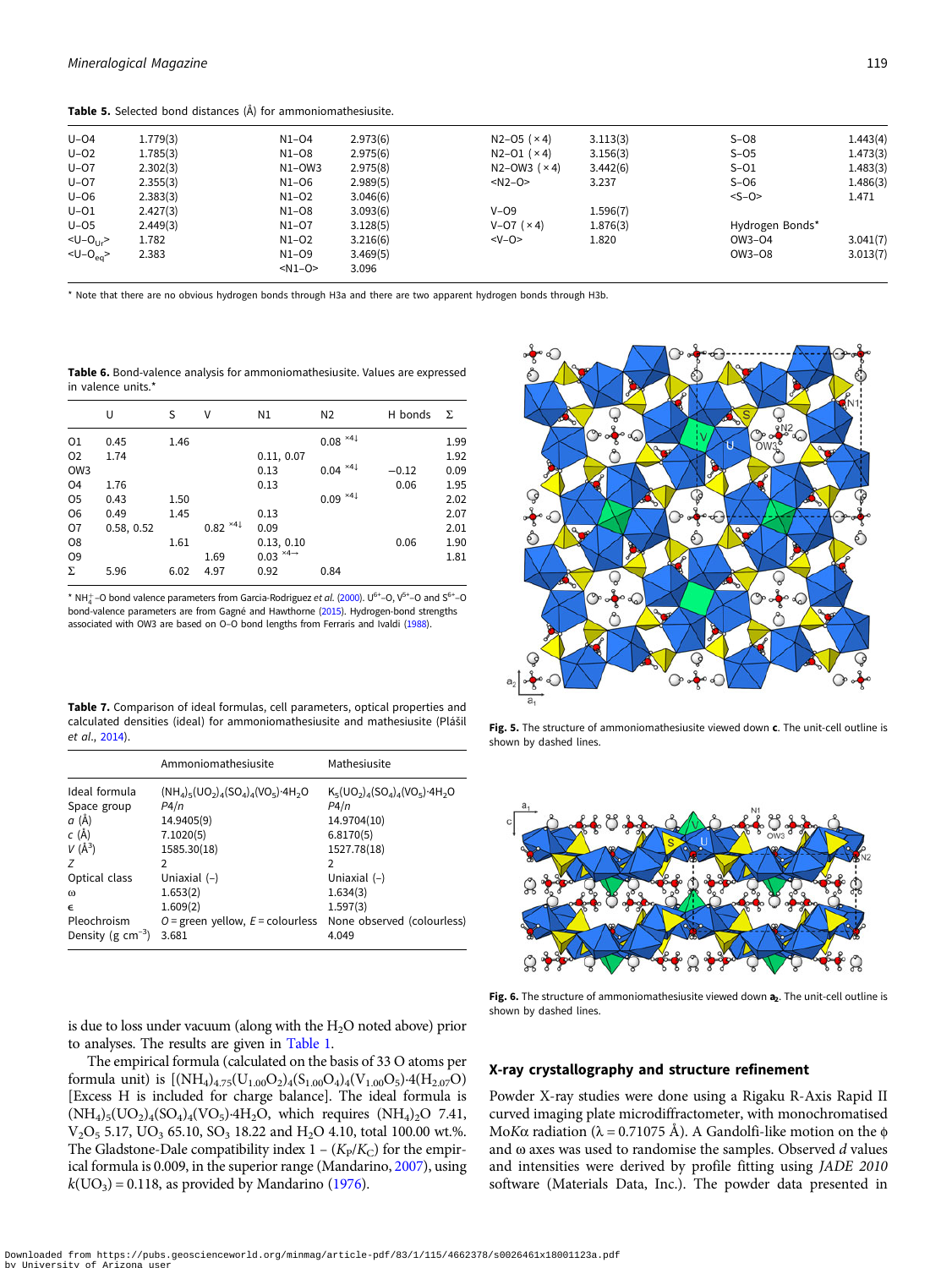<span id="page-5-0"></span>[Table 2](#page-2-0) show good agreement with the pattern calculated from the structure determination. Unit-cell parameters refined from the powder data using *JADE 2010* with whole pattern fitting are  $a =$ 14.9519(14),  $c = 7.1083(8)$  Å and  $V = 1589.1(3)$  Å<sup>3</sup>.

The single-crystal structure data were collected at room temperature using the same diffractometer and radiation noted above. The data were processed using the Rigaku CrystalClear software package and an empirical (multi-scan) absorption correction was applied using the ABSCOR program (Higashi, 2001) in the CrystalClear software suite. The structure was solved by direct methods using SIR2011 (Burla et al., 2012). SHELXL-2016 (Sheldrick, [2015\)](#page-6-0) was used for the refinement of the structure.

Difference-Fourier syntheses located all non-hydrogen atoms not located in the original structure solution, and subsequent cycles located all H sites. The structure was found to be identical to that of mathesiusite (Plášil et al., [2014\)](#page-6-0) and all atom sites were transformed to correspond to that structure, with two  $NH<sub>4</sub>$  sites in place of the two K sites in mathesiusite. The H atom sites associated with OW3 were refined with soft restraints of 0.82(3) Å on the O–H distances and  $1.30(3)$  Å on the H–H distances, and those for the H sites associated with N1 and N2, with soft restraints of 0.90(3) Å on the O–H distances and 1.45(3) Å on the H–H distances. The  $U_{\text{eq}}$  of each H was set to 0.05. All non-hydrogen sites refined to full occupancy, except the N2 site, which refined to an occupancy of 0.92(4). Data collection and refinement details are given in [Table 3](#page-3-0), atom coordinates and displacement parameters in [Table 4](#page-3-0), selected bond distances in [Table 5](#page-4-0) and a bond-valence analysis in [Table 6](#page-4-0). A comparison of the ideal formulas, cell parameters, optical properties and calculated densities (ideal) for ammoniomathesiusite and mathesiusite is provided in [Table 7.](#page-4-0)

The crystallographic information files have been deposited with the Principal Editor of Mineralogical Magazine and are available as Supplementary material (see below).

# Description and discussion of the structure

The U site in the structure of ammoniomathesiusite is surrounded by seven O atoms forming a squat  $UO<sub>7</sub>$  pentagonal bipyramid. This is the most typical coordination for  $U^{6+}$ , particularly in uranyl sulfates, where the two short apical bonds of the bipyramid constitute the  $UO<sub>2</sub>$  uranyl group (Burns, 2005). Sulfur is coordinated by four O atoms at the distances typical for tetrahedral coordination, ∼1.47 Å. Vanadium is in square pyramidal coordination, bonded strongly to one O atom at the distance of 1.596 Å (vanadyl bond; cf. Schindler et al., [2000\)](#page-6-0) and four O atoms at the distances of 1.876 Å. This  $(4 + 1)$  coordination is one of the characteristic environments for the  $V^{5+}$  cation (Schindler et al., [2000\)](#page-6-0). The N1 atom (NH<sub>4</sub>1 group) is [9]-coordinated with an average bond length  $\sim$ 3.10 Å, while the N2 atom (NH<sub>4</sub>2 group) is [12]-coordinated with an average N–O bond length of  $\sim$ 3.24 Å [\(Table 5\)](#page-4-0). Both NH<sub>4</sub> groups are linked to the only H2O molecule (OW3) in the structure.

The structure ([Figs 5](#page-4-0) and [6\)](#page-4-0) contains heteropolyhedral sheets based on  $[(UO<sub>2</sub>)<sub>4</sub>(SO<sub>4</sub>)<sub>4</sub>(VO<sub>5</sub>)]<sup>5-</sup> clusters. These clusters arise$ from linkages between corner-sharing quartets of uranyl pentagonal bipyramids, which define a square-shaped void at the centre of which is the base of the  $VO<sub>5</sub>$  square pyramid. Adjacent corner-shared uranyl pentagonal bipyramids are also linked through SO4 tetrahedra, with which they share corners. Each SO4 shares a third vertex with a uranyl pentagonal bipyramid in another cluster to form the sheets. The  $\mathrm{NH}_4^+$  cations are located

between the sheets, together with the  $H_2O$  group. The corrugated sheets are stacked perpendicular to c. These heteropolyhedral sheets are similar to those in the structures of synthetic uranyl chromates (Unruh et al., [2012](#page-6-0)) and molybdates (Obbade et al., [2003\)](#page-6-0).

Supplementary material. To view supplementary material for this article, please visit <https://doi.org/10.1180/mgm.2018.112>

Acknowledgements. Structures Editor Peter Leverett and an anonymous reviewer are thanked for their constructive comments on the manuscript. A portion of this study was funded by the John Jago Trelawney Endowment to the Mineral Sciences Department of the Natural History Museum of Los Angeles County. We would like to thank Don Coram, the owner of the Burro mine, for allowing us access to the property, and to Okie Howell and Jess Fulbright for providing logistical support during our visits.

#### References

- Bartlett J.R. and Cooney R.P. (1989) On the determination of uranium-oxygen bond lengths in dioxouranium(VI) compounds by Raman spectroscopy. Journal of Molecular Structure, 193, 295–300.
- Burla M.C., Caliandro R., Camalli M., Carrozzini B., Cascarano G.L., Giacovazzo C., Mallamo M., Mazzone A., Polidori G. and Spagna R. (2012) SIR2011: a new package for crystal structure determination and refinement. Journal of Applied Crystallography, 45, 357–361.
- Burns P.C. (2005)  $U^{6+}$  minerals and inorganic compounds: insights into an expanded structural hierarchy of crystal structures. The Canadian Mineralogist, 43, 1839–1894.
- Carter W.D. and Gualtieri J.L. (1965) Geology and uranium–vanadium deposits of the La Sal quadrangle, San Juan County, Utah, and Montrose County, Colorado. United States Geological Survey Professional Paper, 508.
- Chernorukov N.G., Suleymanov E.V., Knyazev A.V., Vyshinski N.N. and Klimov E.Y. (2000) Vibrational spectra of uranyl vanadates of mono- and divalent metals. Zhurnal Obshchey Khimii, 70, 1418–1424.
- Evans Jr. H.T. (1991) Metamunirite, a new anhydrous sodium metavanadate from San Miguel County, Colorado. Mineralogical Magazine, 55, 509–513.
- Ferraris G. and Ivaldi G. (1988) Bond valence vs. bond length in O-··O hydrogen bonds. Acta Crystallographica, B44, 341–344.
- Friedel C. and Cumenge E. (1899) Sur un nouveau minerai d'urane, la carnotite. Comptes rendus de l'Académie des sciences de Paris, 128, 532–534.
- Frost R.L., Erickson K.L., Weier M.L. and Carmody O. (2005) Raman and infrared spectroscopy of selected vanadates. Spectrochimica Acta, Part A: Molecular and Biomolecular Spectroscopy, 61A, 829–834.
- Gagné O.C. and Hawthorne F.C (2015) Comprehensive derivation of bondvalence parameters for ion pairs involving oxygen. Acta Crystallographica, B71, 562–578.
- García-Rodríguez L., Rute-Pérez Á., Piñero J.R. and González-Silgo C. (2000) Bond-valence parameters for ammonium-anion interactions. Acta Crystallographica, B56, 565–569.
- Heyns A.M., Venter M.W. and Range K.-J. (1987) The vibrational spectra of NH<sub>4</sub>VO<sub>3</sub> at elevated temperatures and pressures. Zeitschrift für Naturforshung, 42b, 843–852.
- Higashi T. (2001) ABSCOR. Rigaku Corporation, Tokyo.
- Kampf A.R., Nash B.P., Marty J. and Hughes J.M. (2017) Burroite,  $Ca_2(NH_4)_2(V_{10}O_{28})$ ·15H<sub>2</sub>O, a new decavanadate mineral from the Burro mine, San Miguel County, Colorado. The Canadian Mineralogist, 55, 473–481.
- Kampf A.R., Plášil J., Olds T.A., Nash B.P. and Marty J. (2018) Ammoniozippeite, a new uranyl sulfate from the Blue Lizard mine, San Juan County, Utah, and the Burro mine, San Miguel County, Colorado, USA. The Canadian Mineralogist, 56, 235–245.
- Knyazev A.V. (2000) Synthesis, structure and properties of uranyl vanadates of mono-, di- and trivalent metals. PhD thesis, N.I. Lobachevsky State University of Nizhny Novgorod, Russia.
- Mandarino J.A. (1976) The Gladstone-Dale relationship Part 1: derivation of new constants. The Canadian Mineralogist, 14, 498–502.